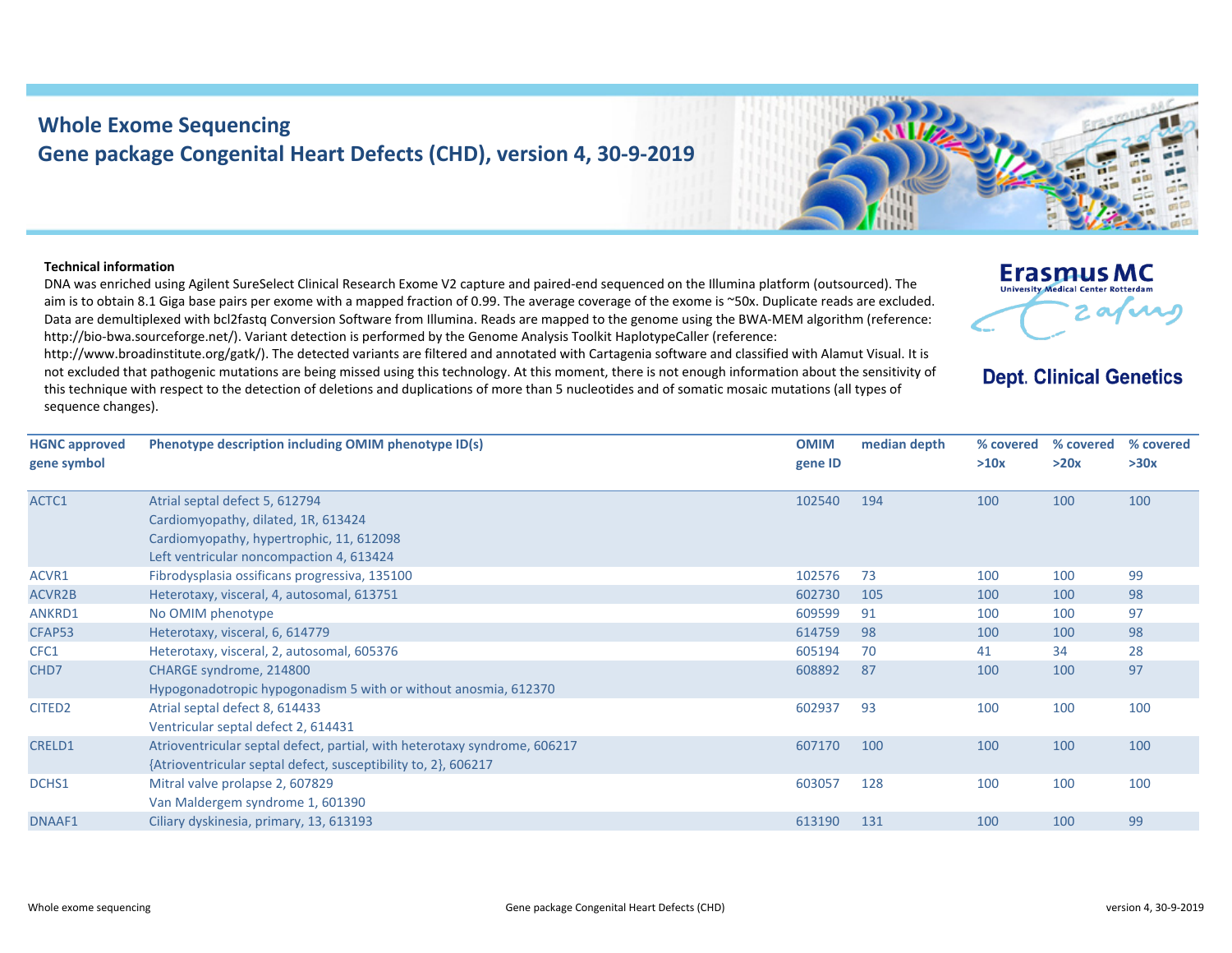| <b>HGNC approved</b><br>gene symbol | Phenotype description including OMIM phenotype ID(s)                   | <b>OMIM</b><br>gene ID | median depth | >10x | % covered % covered<br>>20x | % covered<br>>30x |
|-------------------------------------|------------------------------------------------------------------------|------------------------|--------------|------|-----------------------------|-------------------|
| <b>ELN</b>                          | <b>Cutis laxa, 123700</b>                                              | 130160                 | 85           | 100  | 100                         | 98                |
|                                     | Supravalvar aortic stenosis, 185500                                    |                        |              |      |                             |                   |
| <b>FLNA</b>                         | Cardiac valvular dysplasia, 314400                                     | 300017                 | 110          | 100  | 100                         | 100               |
|                                     | Congenital short bowel syndrome, 300048                                |                        |              |      |                             |                   |
|                                     | ?FG syndrome 2, 300321                                                 |                        |              |      |                             |                   |
|                                     | Frontometaphyseal dysplasia 1, 305620                                  |                        |              |      |                             |                   |
|                                     | Heterotopia, periventricular, 1, 300049                                |                        |              |      |                             |                   |
|                                     | Intestinal pseudoobstruction, neuronal, 300048                         |                        |              |      |                             |                   |
|                                     | Melnick-Needles syndrome, 309350                                       |                        |              |      |                             |                   |
|                                     | Otopalatodigital syndrome, type I, 311300                              |                        |              |      |                             |                   |
|                                     | Otopalatodigital syndrome, type II, 304120                             |                        |              |      |                             |                   |
|                                     | Terminal osseous dysplasia, 300244                                     |                        |              |      |                             |                   |
| FLT4                                | Hemangioma, capillary infantile, somatic, 602089                       | 136352                 | 132          | 100  | 100                         | 100               |
|                                     | Lymphatic malformation 1, 153100                                       |                        |              |      |                             |                   |
| FOXH1                               | No OMIM phenotype                                                      | 603621                 | 78           | 100  | 100                         | 97                |
| GATA4                               | Atrial septal defect 2, 607941                                         | 600576                 | 81           | 100  | 87                          | 80                |
|                                     | Atrioventricular septal defect 4, 614430                               |                        |              |      |                             |                   |
|                                     | ?Testicular anomalies with or without congenital heart disease, 615542 |                        |              |      |                             |                   |
|                                     | Tetralogy of Fallot, 187500<br>Ventricular septal defect 1, 614429     |                        |              |      |                             |                   |
| GATA5                               | Congenital heart defects, multiple types, 5, 617912                    | 611496                 | 78           | 100  | 99                          | 95                |
| GATA6                               | Atrial septal defect 9, 614475                                         | 601656                 | 128          | 100  | 95                          | 91                |
|                                     | Atrioventricular septal defect 5, 614474                               |                        |              |      |                             |                   |
|                                     | Pancreatic agenesis and congenital heart defects, 600001               |                        |              |      |                             |                   |
|                                     | Persistent truncus arteriosus, 217095                                  |                        |              |      |                             |                   |
|                                     | Tetralogy of Fallot, 187500                                            |                        |              |      |                             |                   |
| GDF1                                | Congenital heart defects, multiple types, 6, 613854                    | 602880                 | 69           | 100  | 93                          | 81                |
|                                     | Right atrial isomerism (Ivemark), 208530                               |                        |              |      |                             |                   |
| GJA1                                | Atrioventricular septal defect 3, 600309                               | 121014                 | 101          | 100  | 100                         | 100               |
|                                     | Craniometaphyseal dysplasia, 218400                                    |                        |              |      |                             |                   |
|                                     | Erythrokeratodermia variabilis et progressiva 3, 617525                |                        |              |      |                             |                   |
|                                     | Hypoplastic left heart syndrome 1, 241550                              |                        |              |      |                             |                   |
|                                     | Oculodentodigital dysplasia, 164200                                    |                        |              |      |                             |                   |
|                                     | Oculodentodigital dysplasia, 257850                                    |                        |              |      |                             |                   |
|                                     | Palmoplantar keratoderma with congenital alopecia, 104100              |                        |              |      |                             |                   |
|                                     | Syndactyly, type III, 186100                                           |                        |              |      |                             |                   |
| HAND1                               | No OMIM phenotype                                                      | 602406                 | 146          | 100  | 100                         | 98                |
| HAND <sub>2</sub>                   | No OMIM phenotype                                                      | 602407                 | 99           | 100  | 100                         | 100               |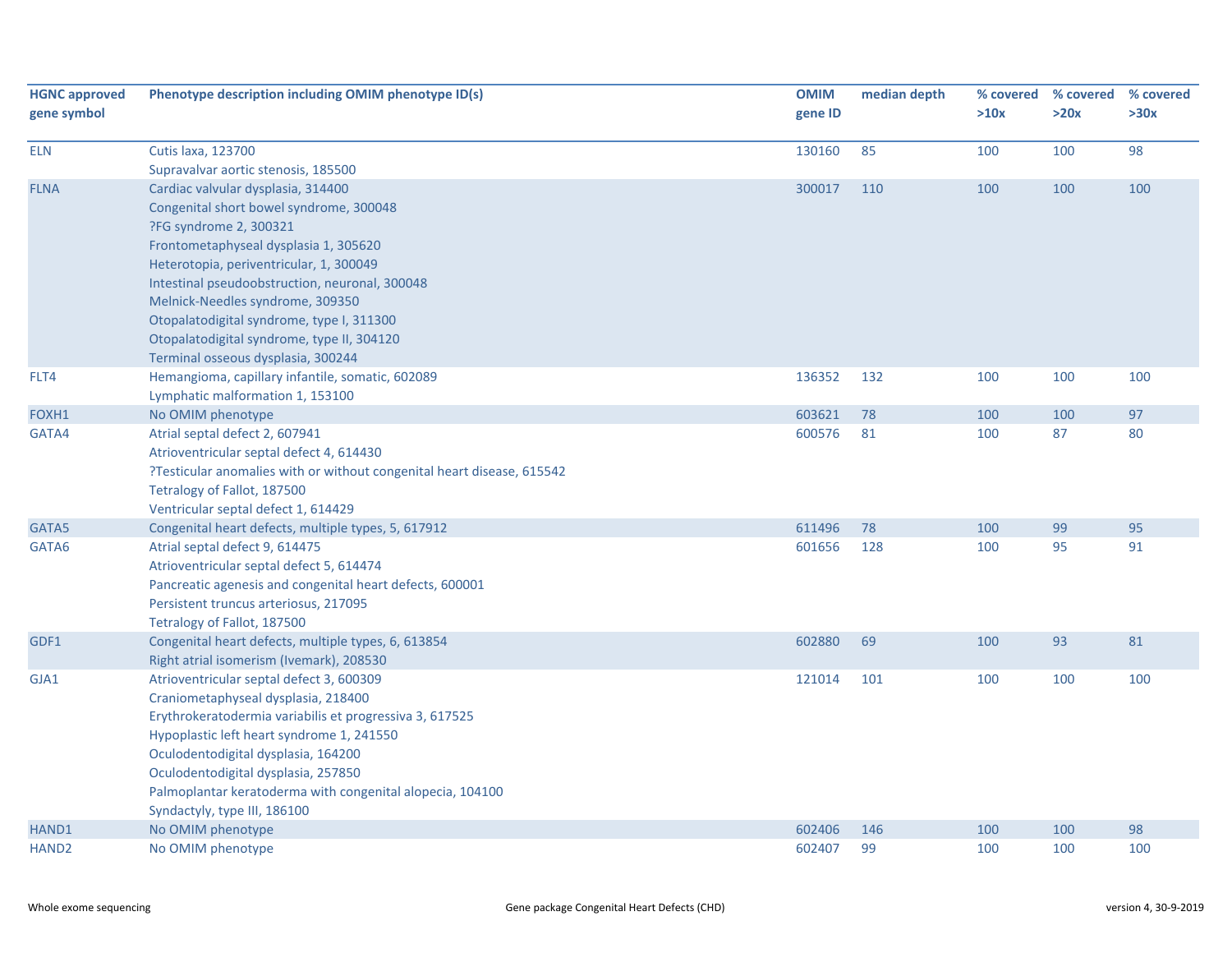| <b>HGNC approved</b> | Phenotype description including OMIM phenotype ID(s)                                       | <b>OMIM</b> | median depth |      | % covered % covered | % covered |
|----------------------|--------------------------------------------------------------------------------------------|-------------|--------------|------|---------------------|-----------|
| gene symbol          |                                                                                            | gene ID     |              | >10x | >20x                | >30x      |
| HEY2                 | No OMIM phenotype                                                                          | 604674      | 160          | 100  | 99                  | 96        |
| IRX4                 | No OMIM phenotype                                                                          | 606199      | 149          | 98   | 96                  | 96        |
| JAG1                 | Alagille syndrome 1, 118450                                                                | 601920      | 96           | 100  | 100                 | 96        |
|                      | ?Deafness, congenital heart defects, and posterior embryotoxon, 617992                     |             |              |      |                     |           |
|                      | Tetralogy of Fallot, 187500                                                                |             |              |      |                     |           |
| LEFTY2               | No OMIM phenotype                                                                          | 601877      | 144          | 100  | 100                 | 99        |
| MATR3                | Amyotrophic lateral sclerosis 21, 606070                                                   | 164015      | 63           | 100  | 100                 | 95        |
| MED13L               | Mental retardation and distinctive facial features with or without cardiac defects, 616789 | 608771      | 73           | 100  | 100                 | 97        |
|                      | Transposition of the great arteries, dextro-looped 1, 608808                               |             |              |      |                     |           |
| MMP21                | Heterotaxy, visceral, 7, autosomal, 616749                                                 | 608416      | 81           | 100  | 96                  | 88        |
| <b>MYH11</b>         | Aortic aneurysm, familial thoracic 4, 132900                                               | 160745      | 136          | 100  | 100                 | 99        |
| MYH <sub>6</sub>     | Atrial septal defect 3, 614089                                                             | 160710      | 145          | 100  | 99                  | 98        |
|                      | Cardiomyopathy, dilated, 1EE, 613252                                                       |             |              |      |                     |           |
|                      | Cardiomyopathy, hypertrophic, 14, 613251                                                   |             |              |      |                     |           |
|                      | {Sick sinus syndrome 3}, 614090                                                            |             |              |      |                     |           |
| MYH7                 | Cardiomyopathy, dilated, 1S, 613426                                                        | 160760      | 176          | 100  | 100                 | 100       |
|                      | Cardiomyopathy, hypertrophic, 1, 192600                                                    |             |              |      |                     |           |
|                      | Laing distal myopathy, 160500                                                              |             |              |      |                     |           |
|                      | Left ventricular noncompaction 5, 613426                                                   |             |              |      |                     |           |
|                      | Myopathy, myosin storage, 608358                                                           |             |              |      |                     |           |
|                      | Myopathy, myosin storage, 255160                                                           |             |              |      |                     |           |
|                      | Scapuloperoneal syndrome, myopathic type, 181430                                           |             |              |      |                     |           |
| <b>MYOCD</b>         | No OMIM phenotype                                                                          | 606127      | 121          | 100  | 100                 | 100       |
| <b>NKX2-5</b>        | Atrial septal defect 7, with or without AV conduction defects, 108900                      | 600584      | 101          | 100  | 100                 | 97        |
|                      | Conotruncal heart malformations, variable, 217095                                          |             |              |      |                     |           |
|                      | Hypoplastic left heart syndrome 2, 614435                                                  |             |              |      |                     |           |
|                      | Hypothyroidism, congenital nongoitrous, 5, 225250                                          |             |              |      |                     |           |
|                      | Tetralogy of Fallot, 187500                                                                |             |              |      |                     |           |
|                      | Ventricular septal defect 3, 614432                                                        |             |              |      |                     |           |
| <b>NKX2-6</b>        | Conotruncal heart malformations, 217095                                                    | 611770      | 145          | 100  | 100                 | 100       |
|                      | Persistent truncus arteriosus, 217095                                                      |             |              |      |                     |           |
| <b>NODAL</b>         | Heterotaxy, visceral, 5, 270100                                                            | 601265      | 119          | 100  | 100                 | 100       |
| NOTCH <sub>1</sub>   | Adams-Oliver syndrome 5, 616028                                                            | 190198      | 117          | 100  | 99                  | 98        |
|                      | Aortic valve disease 1, 109730                                                             |             |              |      |                     |           |
| NOTCH <sub>2</sub>   | Alagille syndrome 2, 610205                                                                | 600275      | 98           | 100  | 99                  | 98        |
| NR2F2                | Hajdu-Cheney syndrome, 102500<br>Congenital heart defects, multiple types, 4, 615779       | 107773      | 232          | 100  | 100                 | 100       |
| PKD1L1               | Heterotaxy, visceral, 8, autosomal, 617205                                                 | 609721      | 69           | 100  | 98                  | 91        |
|                      |                                                                                            |             |              |      |                     |           |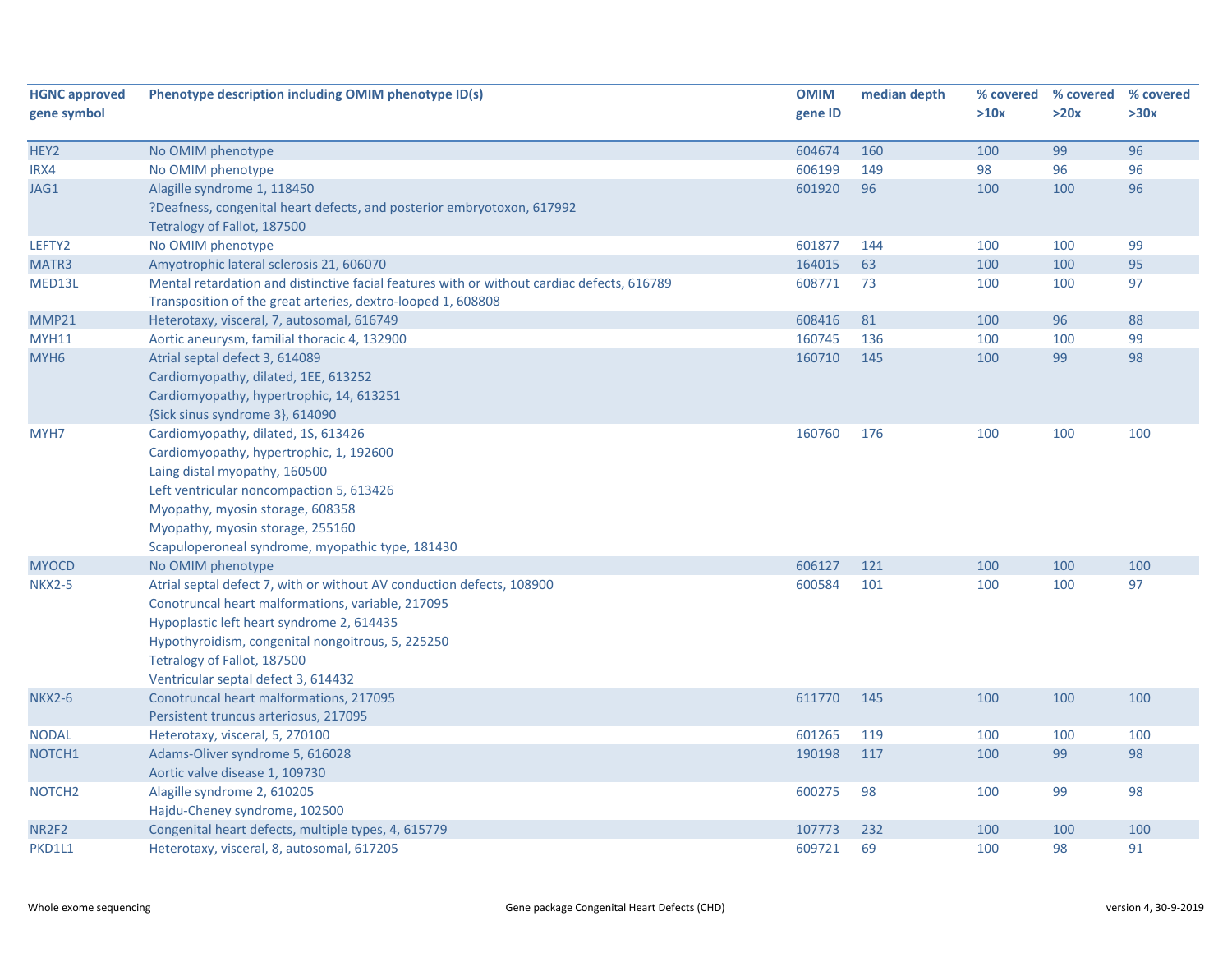| <b>HGNC approved</b> | Phenotype description including OMIM phenotype ID(s) | <b>OMIM</b> | median depth | % covered | % covered | % covered |
|----------------------|------------------------------------------------------|-------------|--------------|-----------|-----------|-----------|
| gene symbol          |                                                      | gene ID     |              | >10x      | >20x      | >30x      |
| PRDM6                | Patent ductus arteriosus 3, 617039                   | 616982      | 85           | 100       | 100       | 98        |
| PTPN11               | LEOPARD syndrome 1, 151100                           | 176876      | 77           | 100       | 99        | 90        |
|                      | Leukemia, juvenile myelomonocytic, somatic, 607785   |             |              |           |           |           |
|                      | Metachondromatosis, 156250                           |             |              |           |           |           |
|                      | Noonan syndrome 1, 163950                            |             |              |           |           |           |
| ROBO1                | No OMIM phenotype                                    | 602430      | 102          | 100       | 100       | 98        |
| ROBO4                | Aortic valve disease 8, 618496                       | 607528      | 91           | 100       | 100       | 98        |
| SMAD <sub>2</sub>    | No OMIM phenotype                                    | 601366      | 69           | 100       | 100       | 97        |
| SMAD6                | Aortic valve disease 2, 614823                       | 602931      | 165          | 100       | 97        | 87        |
|                      | {Craniosynostosis 7, susceptibility to}, 617439      |             |              |           |           |           |
| <b>SMO</b>           | Basal cell carcinoma, somatic, 605462                | 601500      | 124          | 100       | 100       | 100       |
|                      | Curry-Jones syndrome, somatic mosaic, 601707         |             |              |           |           |           |
| <b>SOS1</b>          | ?Fibromatosis, gingival, 1, 135300                   | 182530      | 71           | 100       | 100       | 95        |
|                      | Noonan syndrome 4, 610733                            |             |              |           |           |           |
| TAB <sub>2</sub>     | Congenital heart defects, nonsyndromic, 2, 614980    | 605101      | 76           | 100       | 100       | 99        |
| TBX1                 | Conotruncal anomaly face syndrome, 217095            | 602054      | 94           | 94        | 85        | 80        |
|                      | DiGeorge syndrome, 188400                            |             |              |           |           |           |
|                      | Tetralogy of Fallot, 187500                          |             |              |           |           |           |
|                      | Velocardiofacial syndrome, 192430                    |             |              |           |           |           |
| <b>TBX20</b>         | Atrial septal defect 4, 611363                       | 606061      | 80           | 100       | 100       | 97        |
| TBX5                 | Holt-Oram syndrome, 142900                           | 601620      | 77           | 100       | 100       | 99        |
| TDGF1                | <b>Forebrain defects</b>                             | 187395      | 127          | 100       | 100       | 100       |
| TFAP2B               | Char syndrome, 169100                                | 601601      | 142          | 100       | 100       | 100       |
|                      | Patent ductus arteriosus 2, 617035                   |             |              |           |           |           |
| TLL1                 | Atrial septal defect 6, 613087                       | 606742      | 67           | 100       | 100       | 96        |
| ZFPM2                | Diaphragmatic hernia 3, 610187                       | 603693      | 82           | 100       | 100       | 100       |
|                      | Tetralogy of Fallot, 187500                          |             |              |           |           |           |
|                      | 46XY sex reversal 9, 616067                          |             |              |           |           |           |
| ZIC <sub>3</sub>     | Congenital heart defects, nonsyndromic, 1, 306955    | 300265      | 101          | 100       | 100       | 97        |
|                      | Heterotaxy, visceral, 1, 306955                      |             |              |           |           |           |
|                      | VACTERL association, 314390                          |             |              |           |           |           |

‐ Gene symbols according HGCN

‐ OMIM release used: 8‐9‐2019

‐ "No OMIM phenotypes" indicates a gene without a current OMIM association

‐ OMIM phenotypes between "[ ]", indicate "nondiseases," mainly genetic variations that lead to apparently abnormal laboratory test values

‐ OMIM phenotypes between "{}", indicate risk factors

‐ OMIM phenotypes with a question mark, "?", before the disease name indicates an unconfirmed or possibly spurious mapping

‐ The statistics above are based on a set of 100 samples

‐ Median depth is the median of the mean sequence depth over the protein coding exons (±10bp flanking introns) of the longest transcript